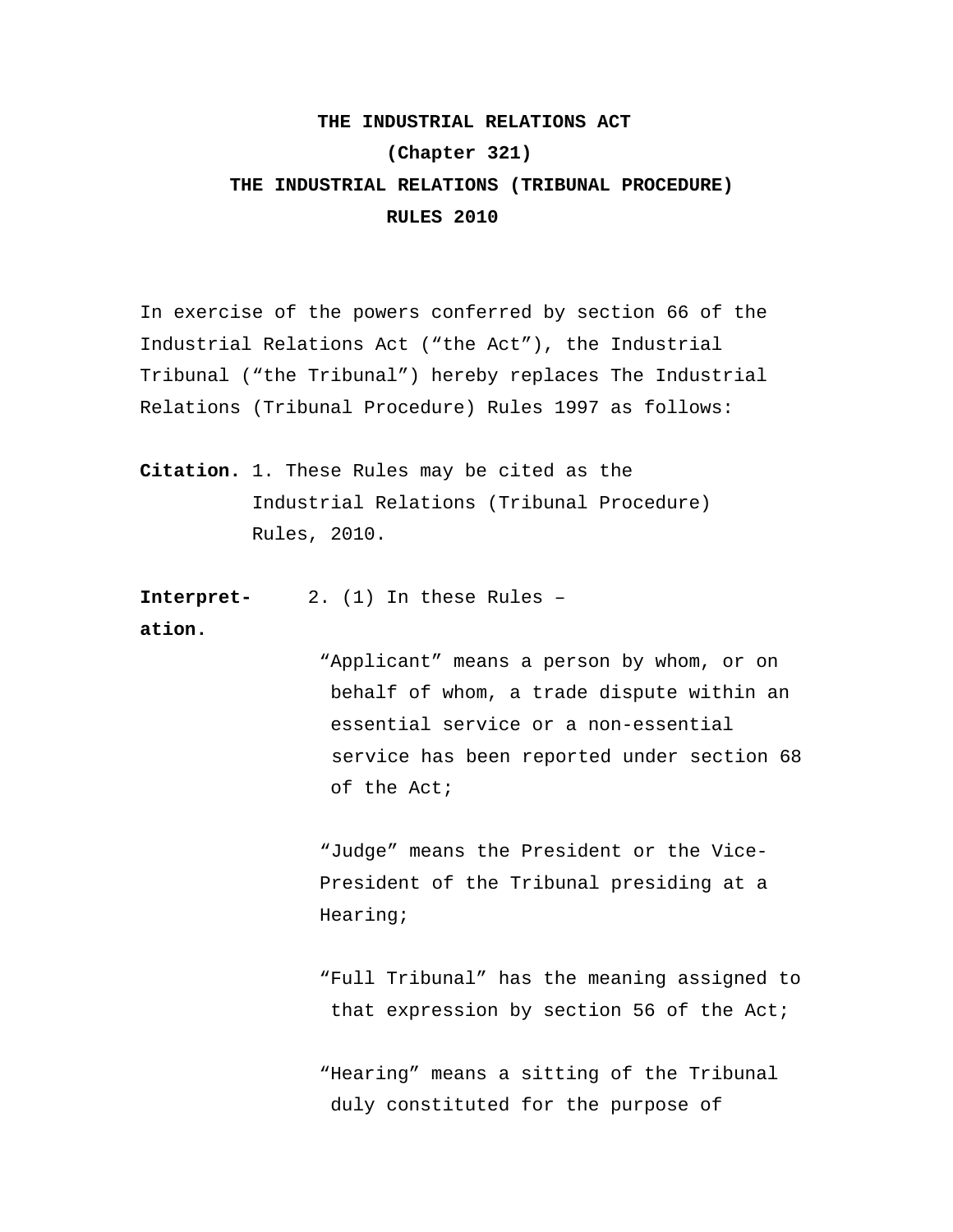receiving evidence, hearing addresses and witnesses or doing anything lawfully requisite to enable the Tribunal to reach a Decision on any question;

 "party" means the Applicant or the Respondent;

- "President" means the member appointed under section 54(3)(a) of the Act as President of the Tribunal;
- "Register" means the Register kept by the Secretary pursuant to Rule 11(3);
- "Respondent" means a person against whom relief is sought by or on behalf of an Applicant;
	- "Secretary" means the person appointed, under paragraph 19 of the Fourth Schedule to the Act, as the Secretary of the Tribunal;
	- "sexual offence" means any offence under section 6 to 14 or section 16 of the Sexual Offences and Domestic Violence Act, 1991;

 "Tribunal" means the Industrial Tribunal and includes a Full Tribunal;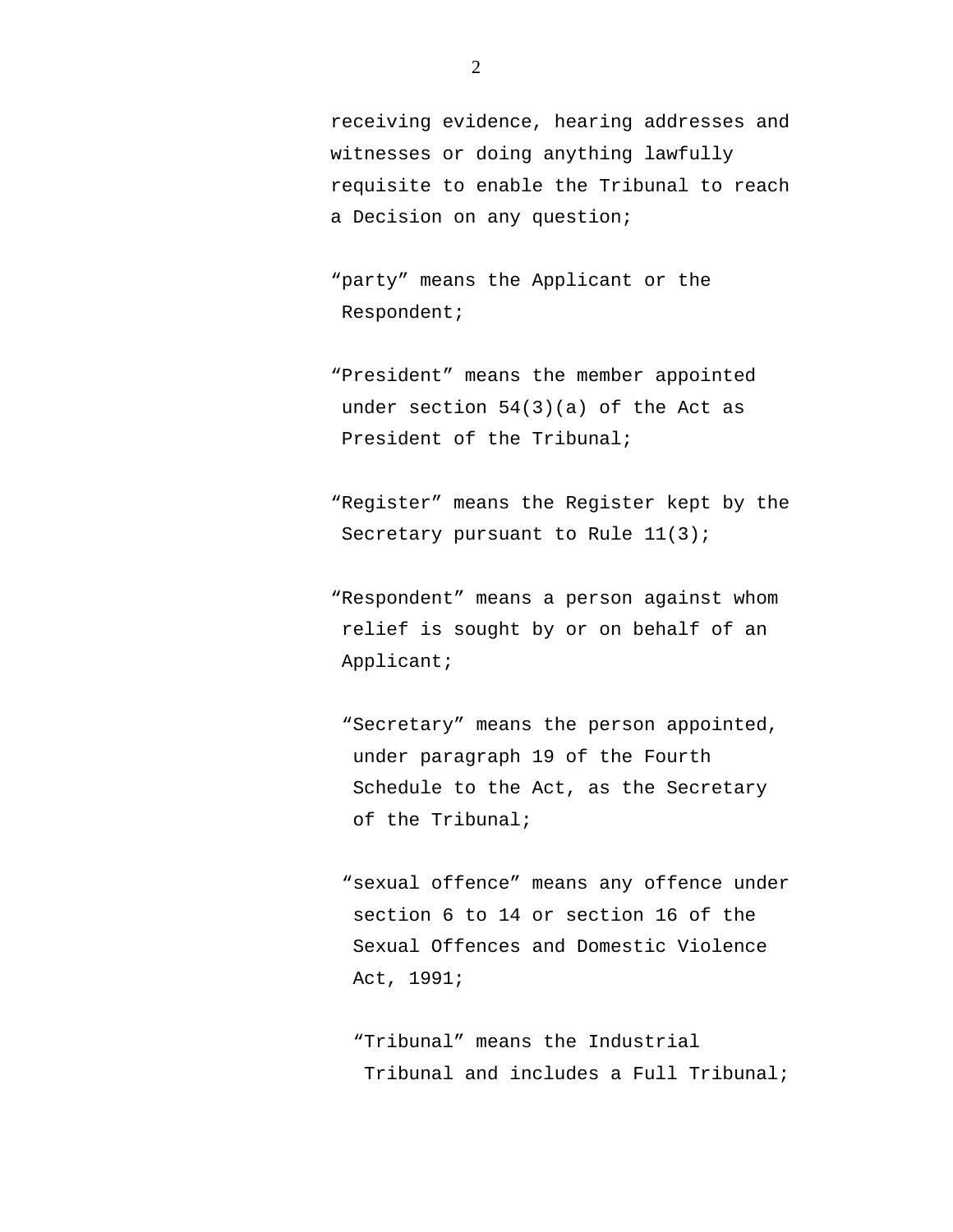"Vice-President" means a member appointed under section 54(3)(b) of the Act as Vice-President of the Industrial Tribunal.

**Mode of Addressing** (2) The members of the Tribunal shall **Members of the** be addressed orally as, "Your **Tribunal. Honour'** and in correspondence shall be addressed as, "His Honour" or "Her Honour" followed by their names as appropriate.

**Originating** 3.(1) Where the Minister has referred a **Application.** dispute to the Tribunal pursuant to sections 72 or 73 of the Act, the Applicant shall within fourteen days of receiving notice of the referral present to the Secretary an Originating Application in **Form A** in the Schedule, which shall be signed by the Applicant.

> (2) The Originating Application shall contain -

- (a) the name and address of the Applicant;
- (b) the name and address of the Respondent;
- (c) the relief sought; and
- (d) the grounds, with particulars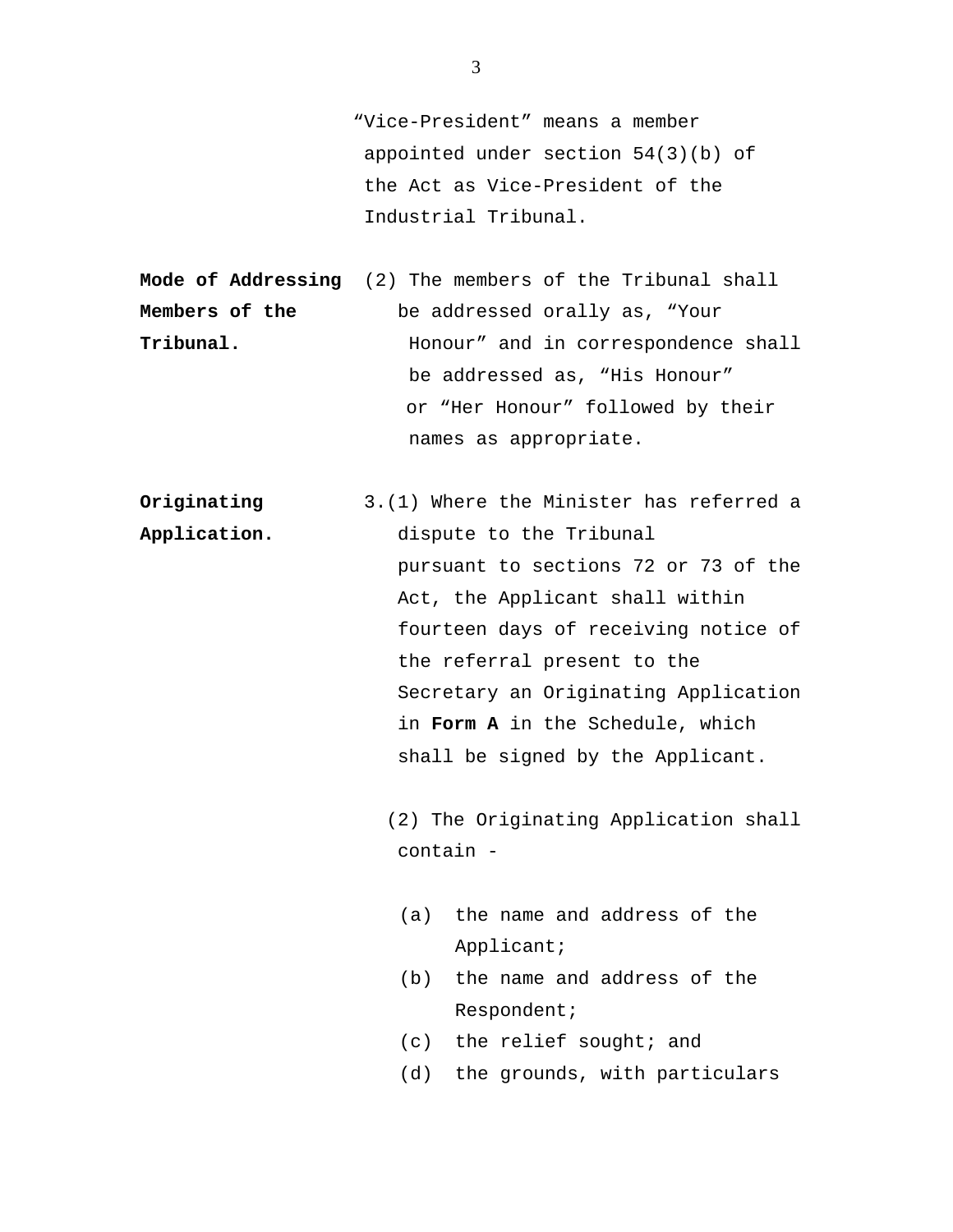thereof, upon which the relief is sought.

 (3) Where the judge having carriage of a trade dispute is of the opinion that any of the matters specified under paragraph (2) are not sufficiently particularised in the Originating Application, he may give Notice in **Form B** in the Schedule to that effect to the Applicant stating the reasons for his opinion and requiring the Applicant within fourteen days of receipt of the Notice, to furnish in writing to the Secretary sufficient particulars in support of the Originating Application.

(4) If the requirement under paragraph (3) is not complied with, the Tribunal may strike out the whole or part of the Originating Application.

(5) If a party to the proceedings is represented by counsel or other representative pursuant to section 57(3) of the Act a Brief or skeleton arguments may be submitted by the said counsel or representative to the Secretary of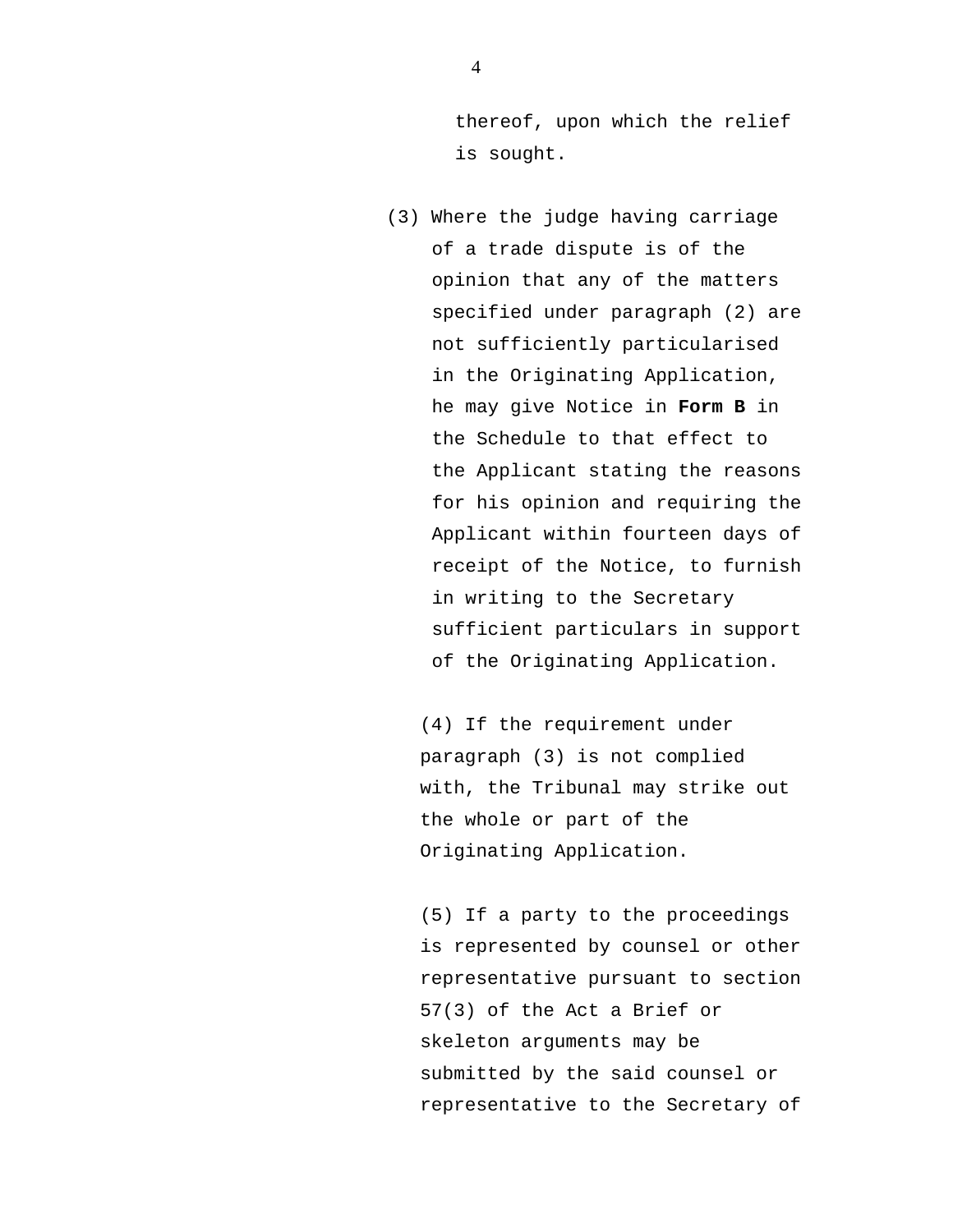the Tribunal and a copy thereof served on the other parties to the proceedings no later than seven days prior to the commencement of the Hearing.

(6) If an unrepresented party wishes to submit representations in writing for consideration by the Tribunal at the Hearing of the Originating Application he shall present his representations to the Secretary no later than seven days before the commencement of the Hearing and shall at the same time serve a copy thereof on the other parties to the proceedings.

| Action upon receipt | 4. Upon receiving an Originating |
|---------------------|----------------------------------|
| of Originating      | Application, the Secretary shall |
| Application.        | send to the Respondent -         |

- (a) a copy of the Application;
- (b) a copy of any additional particulars required to be furnished by the Applicant; and
- (c) a Notice in **Form C** in the Schedule which includes information, as appropriate to the case, about the means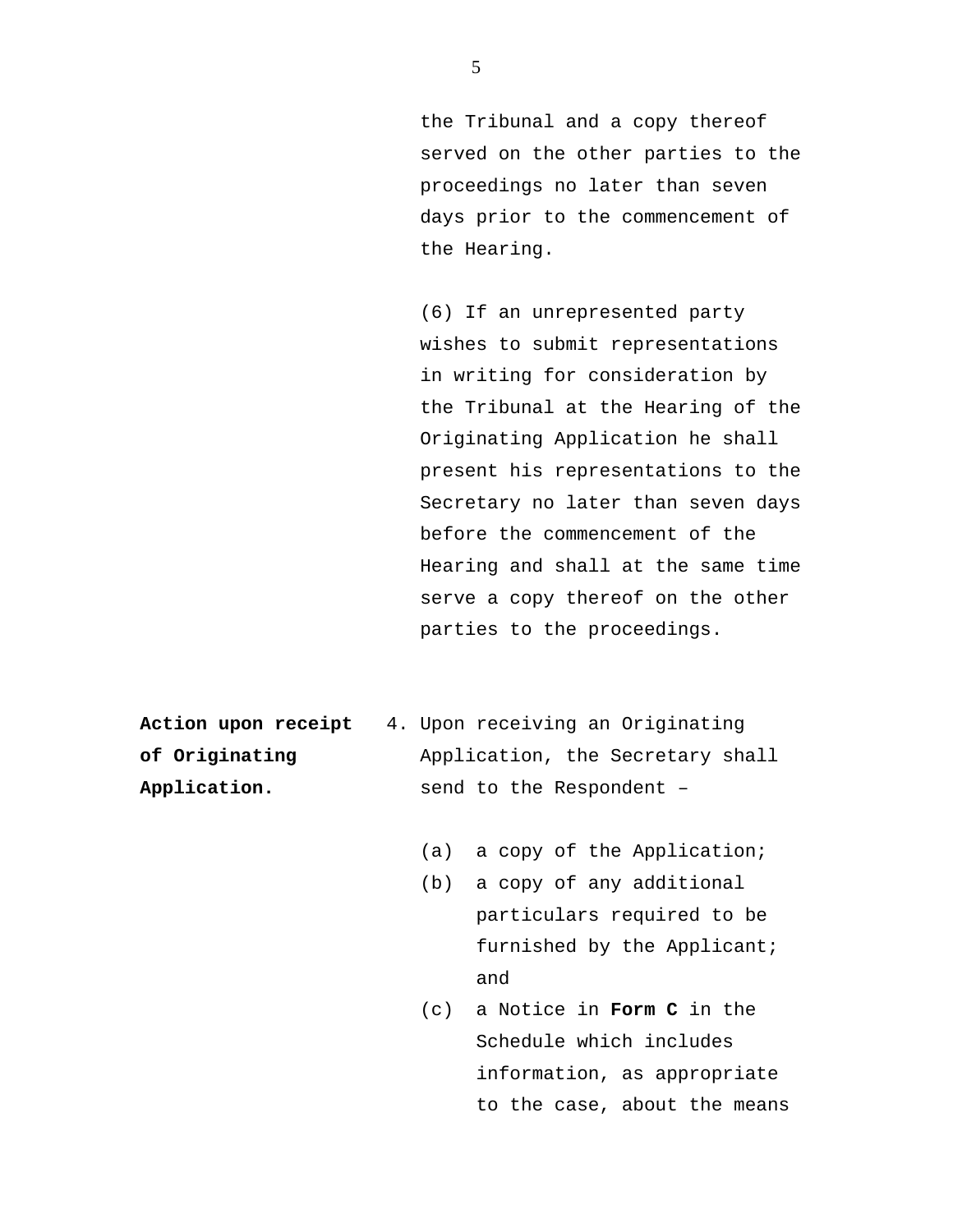and time for entering an Appearance and Defence, the consequences of failure to do so, and the right to receive a copy of the Decision.

**Appearance by** 5. (1) A Respondent shall within **Respondent.** Seven days of receiving the copy of the Originating Application enter an Appearance to the proceedings by presenting to the Secretary a written Notice of Appearance in **Form D** in the Schedule –

> (a) setting out his full name and address; and (b) stating whether or not he intends to resist the Application.

(2) Upon receipt of a Notice of Appearance the Secretary shall send a copy of it to the Applicant.

(3) A Respondent who has not entered an Appearance shall not be entitled to take part in the proceedings except –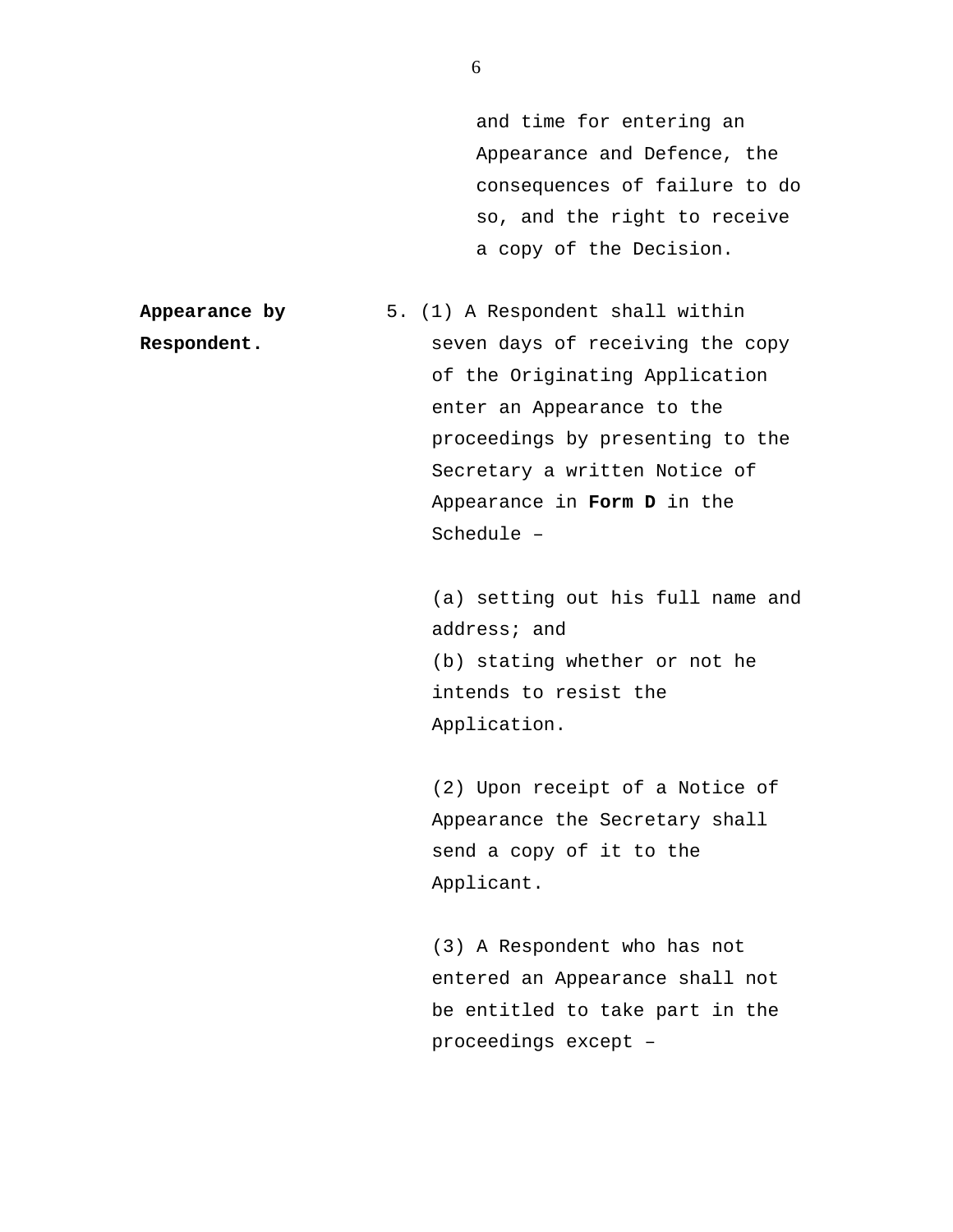- (a) to apply under Rule 14 for an extension of the time appointed by this Rule for entering an Appearance;
- (b) to make an application under Rule  $7(1)(a)$ ; or
- (c) to be called as a witness.

Defence. 6. A Respondent who intends to resist the Application shall within fourteen days of entering an Appearance to the proceeding, present to the Secretary in writing a Defence in **Form E** in the Schedule setting out sufficient particulars to show on what grounds he intends to resist the Application.

**Power to** 7. (1) The Tribunal may, on the **require further** application of a party made by **particulars, etc.** Notice in **Form F** in the Schedule to the Secretary or at the Hearing of the Originating Application, or of its own motion -

> (a) require a party to furnish in writing to the person specified by the Tribunal, further particulars of the grounds upon which that party relies and of any facts and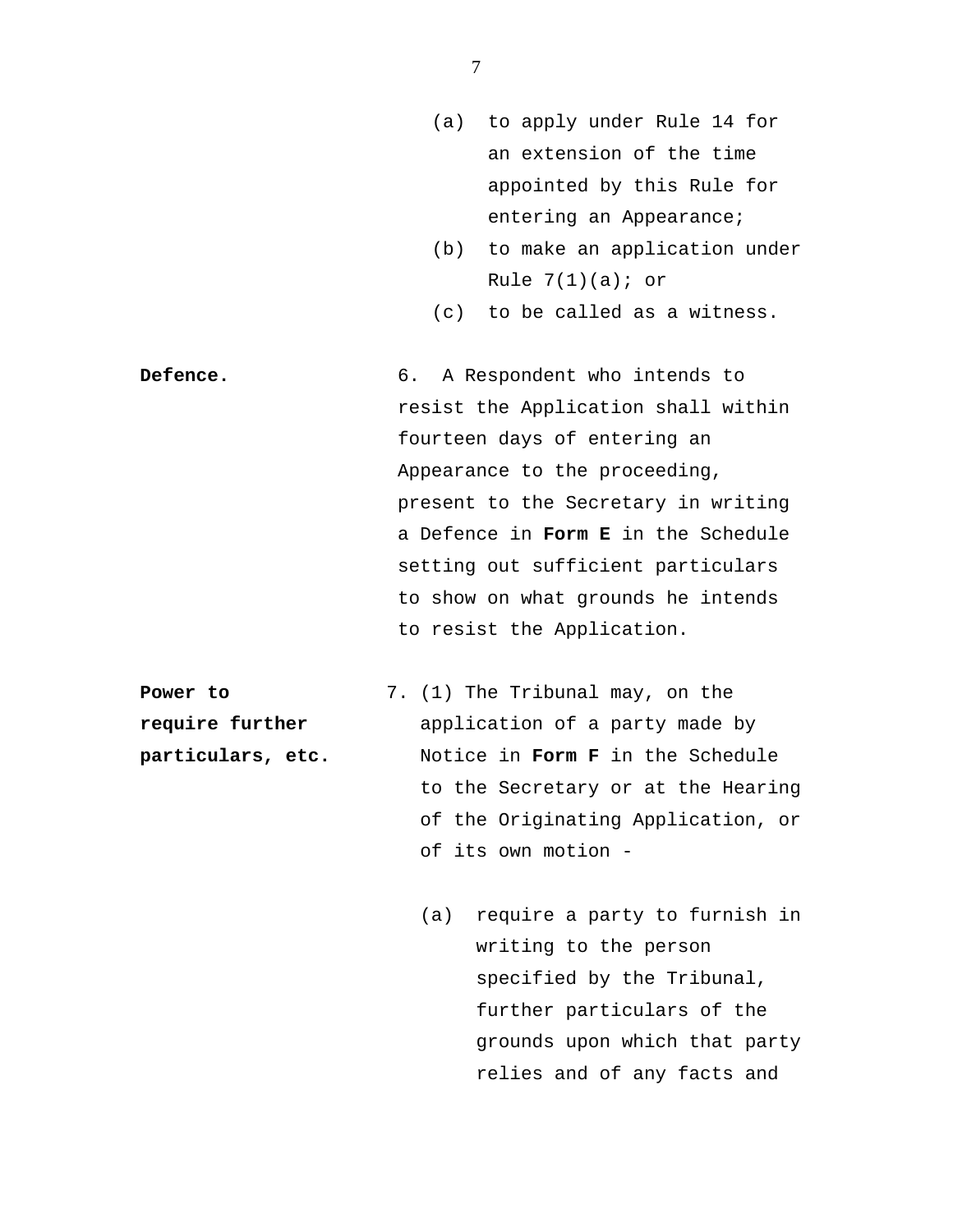contentions relevant thereto, or

(b) require one party to grant to another such discovery or inspection (including the taking of copies) of documents as might be granted by the Supreme Court,

and may appoint the time at or within which and the place at which any act required in pursuance of this Rule is to be done.

> (2) The Tribunal may, on the application of a party made either by notice in **Form G** in the Schedule to the Secretary or at the Hearing of the Originating Application, or of its own motion

- (a) require the attendance of any person including a party, as a witness; and
- (b) if it does so require the attendance of a person, require him to produce any document relating to the matter to be determined,

and may appoint the time and place at which the person is to attend and, where appropriate, the time at or within which and the place at which any such document is to be produced.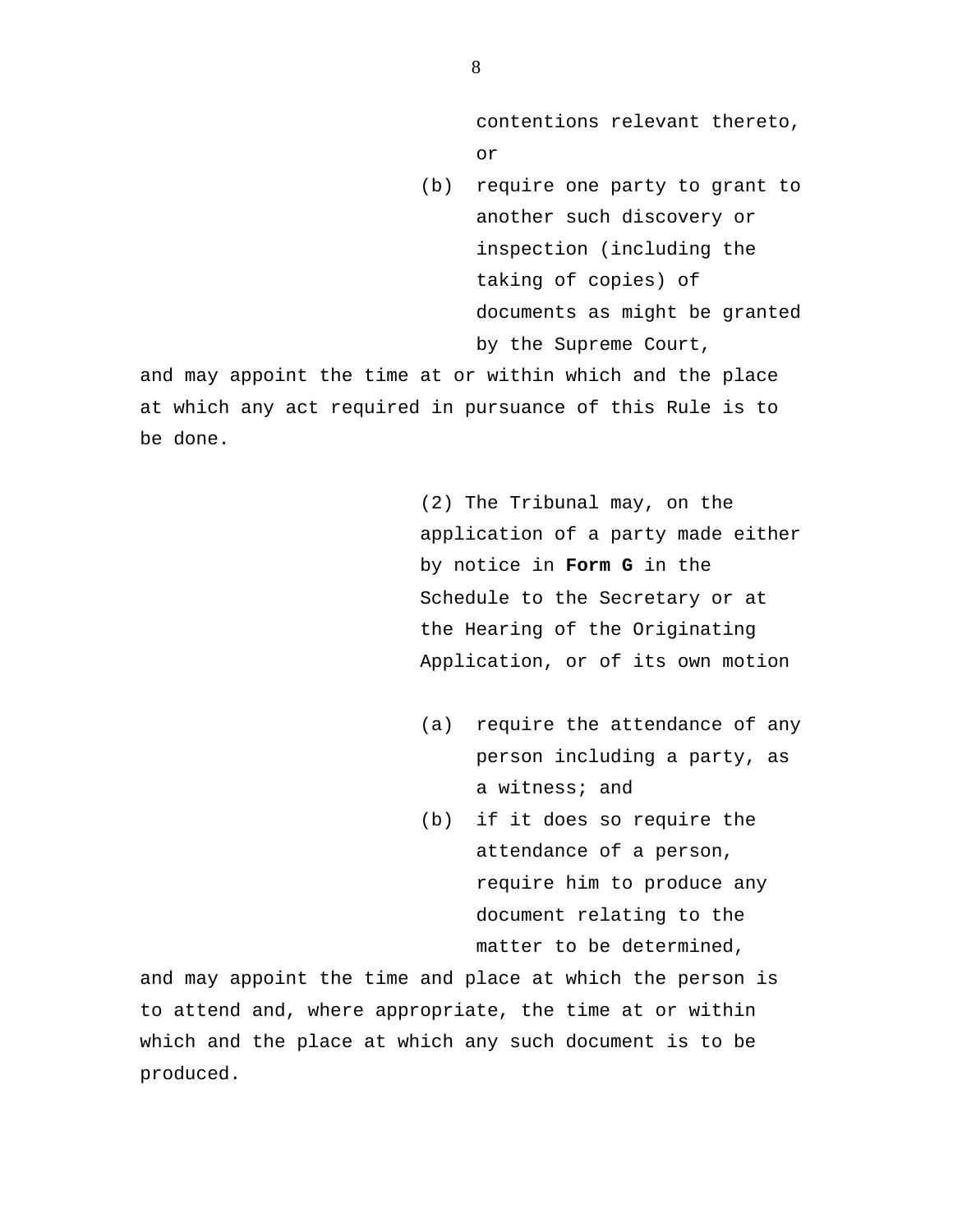(3) The Tribunal may on the application of a party made by notice in **Form H** in the Schedule to the Secretary or of its own motion, require a party in writing to furnish to the Tribunal a written answer to any question if it considers –

- (a) that the answer of the party to that question may help to clarify any issue likely to arise for determination in the proceedings; and
- (b) that it would be likely to assist the progress of the proceedings for that answer to be available to the Tribunal before the Hearing,

and may appoint the time within which the written answer is to be furnished.

> (4) Upon the imposition of a requirement under paragraph (3), the Secretary shall send a copy of the requirement and a copy of the answer to each other parry.

(5) The Tribunal shall take account of a written answer furnished pursuant to paragraph (3) in the same way as it takes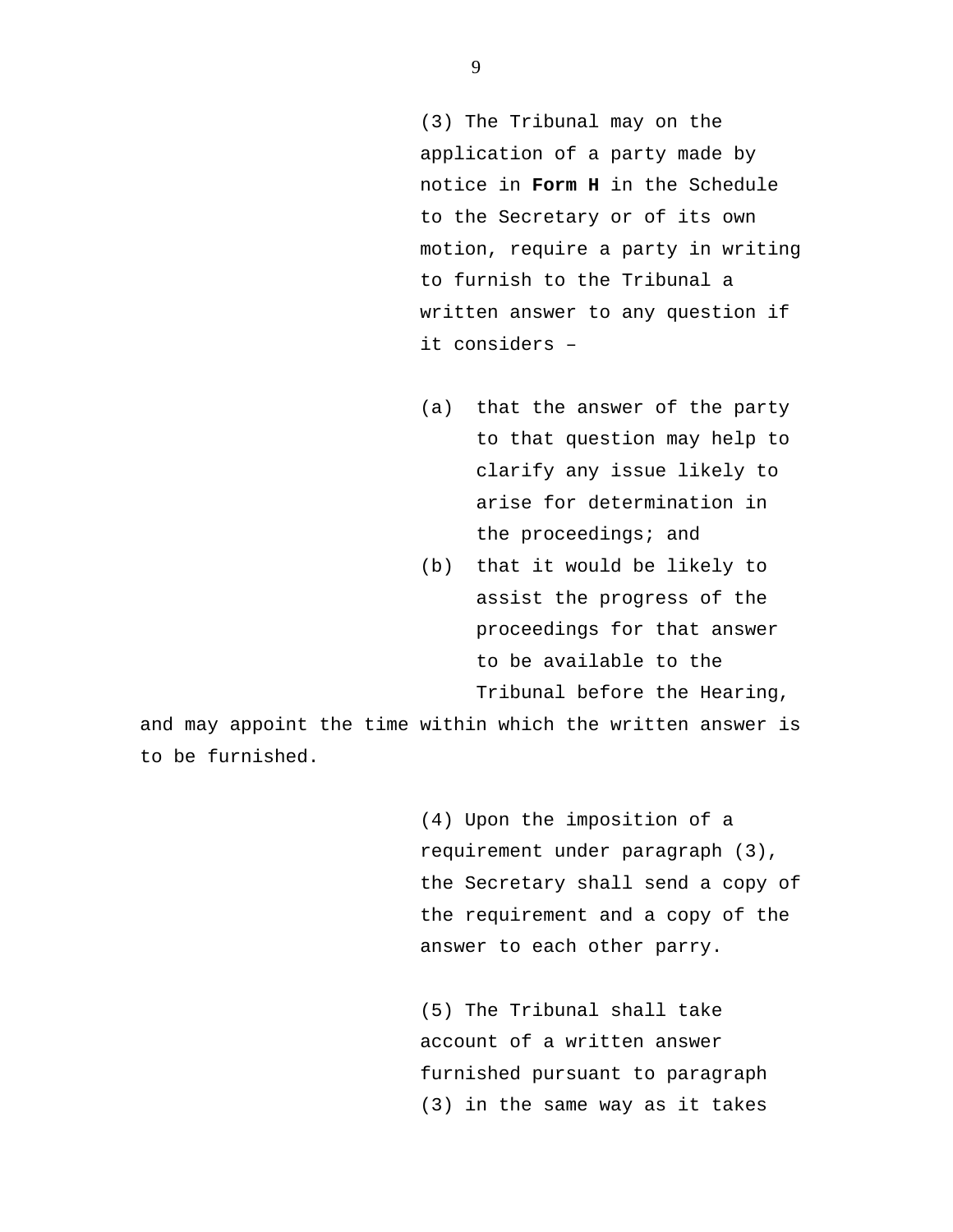account of representations in writing presented by a party pursuant to Rule 3(5) and (6).

(6) Where a requirement has been imposed under paragraph (1), (2) or (3) –

(a) on a party in his absence; or

(b) on a person other than a party,

that party or person may make an application to the Tribunal to vary or set aside the requirement by Notice in **Form I** in the Schedule to the Secretary given before the time at which or, as the case may be, the expiration of the time within which the requirement is to be complied with; and the Secretary shall give notice of the application to each party or, where applicable, to each party other than the party making the application.

> (7) If a requirement under paragraph (1) or (3) is not complied with, the Tribunal, before or at the Hearing, may strike out the whole or part of the Originating Application, or, as the case may be, of the Notice of Appearance, and where appropriate, direct that a Respondent shall be debarred from defending altogether.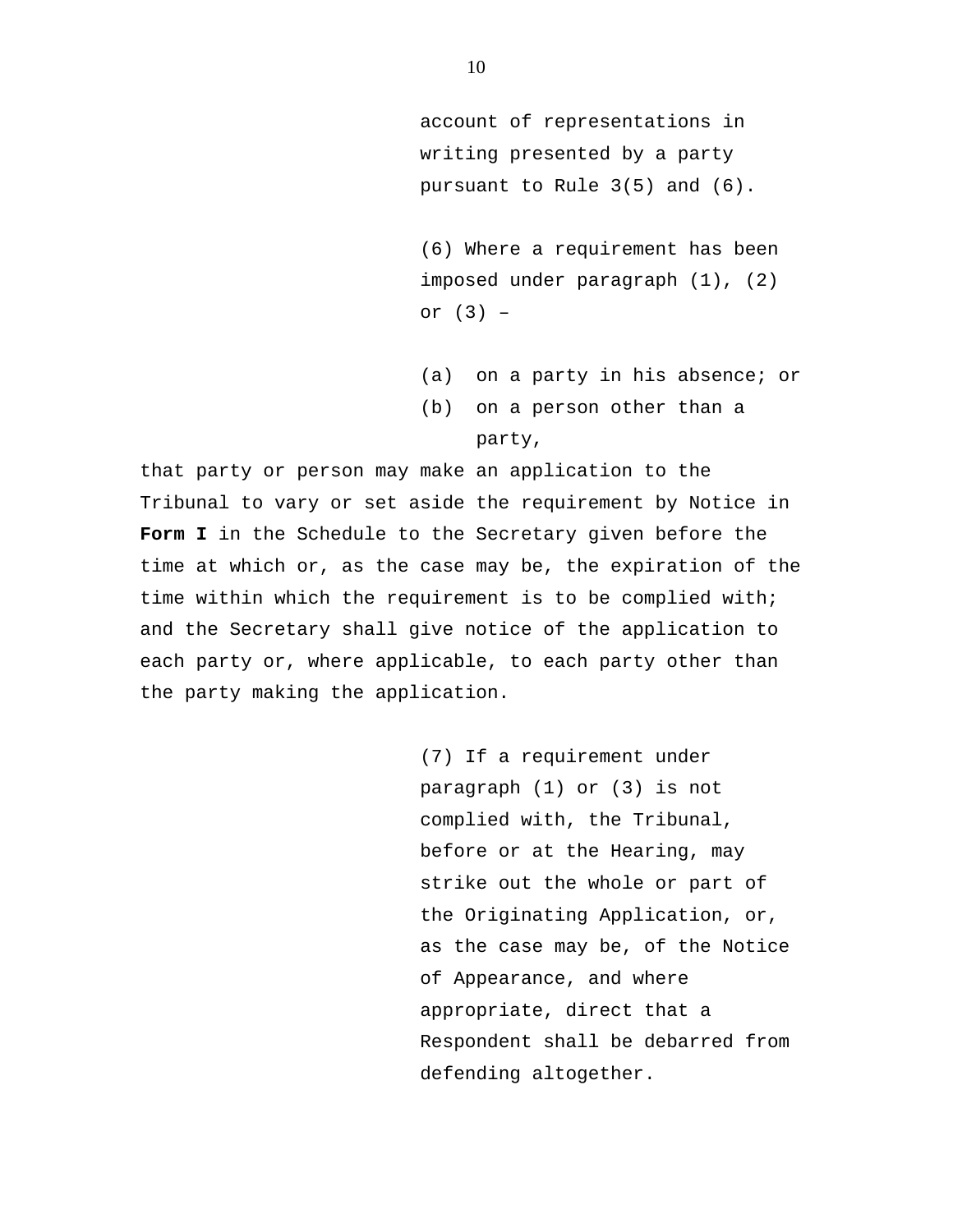**Time and place** 8. (1) The judge shall instruct the **of Hearing**. Secretary to fix the date, time and place of the Hearing of the Originating Application and the Secretary shall send to each party a Notice of Hearing in **Form J** in the Schedule together with information and guidance as to attendance at the Hearing, witnesses and the bringing of documents, representation by another person and the making of written representations.

> (2) The Secretary shall send the Notice of Hearing to every party not less than fourteen days before the date fixed for the Hearing except where the Secretary has agreed a shorter time with the parties.

**Entitlement to** 9. (1) The Tribunal may at any time **bring or contest before** the Hearing of an **the proceedings.** Originating Application, on the application of a party made by Notice to the Secretary or of its own motion, determine any issue relating to the entitlement of any party to bring or contest the proceedings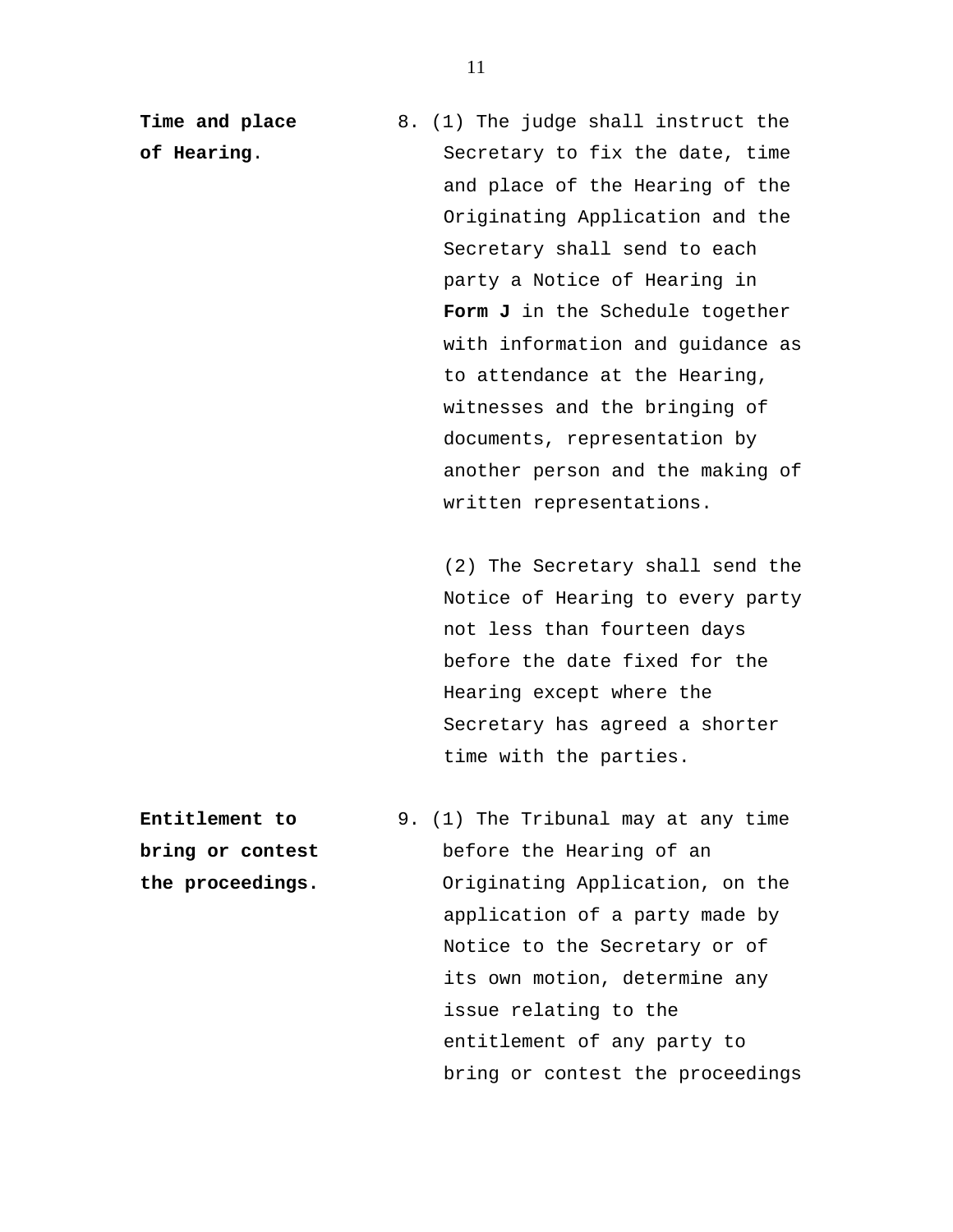to which the Originating Application relates.

 (2) The Tribunal shall not determine such an issue unless the Secretary has sent notice to each of the parties giving them an opportunity to submit representations in writing and to advance oral argument before the Tribunal.

**The Hearing.** 10. (1) Any Hearing of an Originating Application shall be heard by the Tribunal composed pursuant to sections 54 or 56 of the Act.

> (2) Any Hearing of or in connection with an Originating Application shall take place in public except where the Minister has directed the Tribunal to sit in private on grounds of national security.

 (3) Notwithstanding paragraph (2), the Tribunal may sit in private for the purpose of –

(a) hearing evidence which in the opinion of the Tribunal relates to matters of such a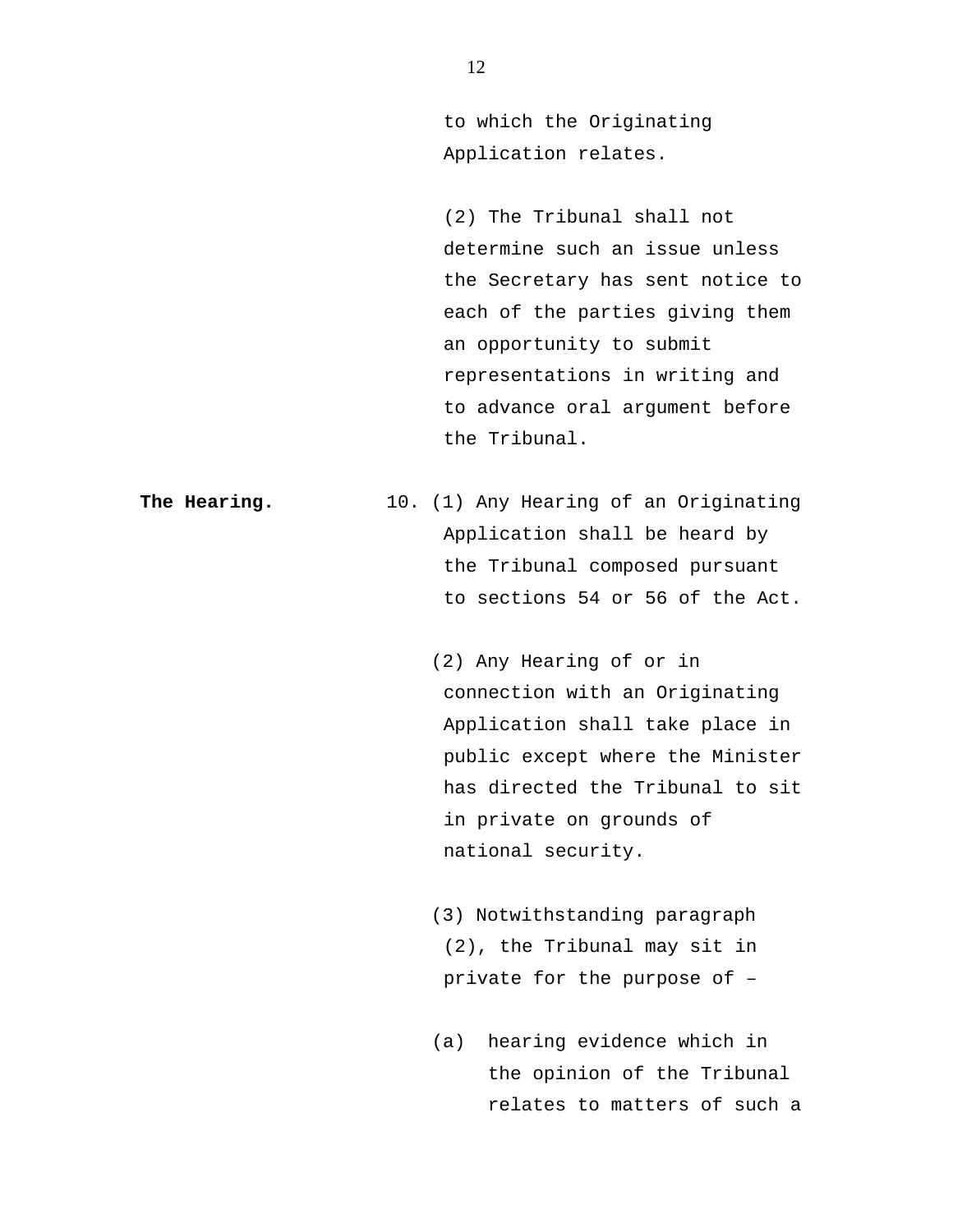nature that it would be against the interest of national security to allow evidence to be given in public; or

- (b) hearing evidence from any person which in the opinion of the Tribunal is likely to consist of –
	- (i) information which he could not disclose without contravening a prohibition imposed by or under any written law; or
	- (ii) any information which has been communicated to him in confidence, or which he has otherwise obtained in consequence of the confidence reposed in him by another person.
- **Decision of** 11. (1) The Decision of the **the Tribunal** Tribunal, which may be given orally at the end of a Hearing or reserved, shall be recorded in a document signed by the judge.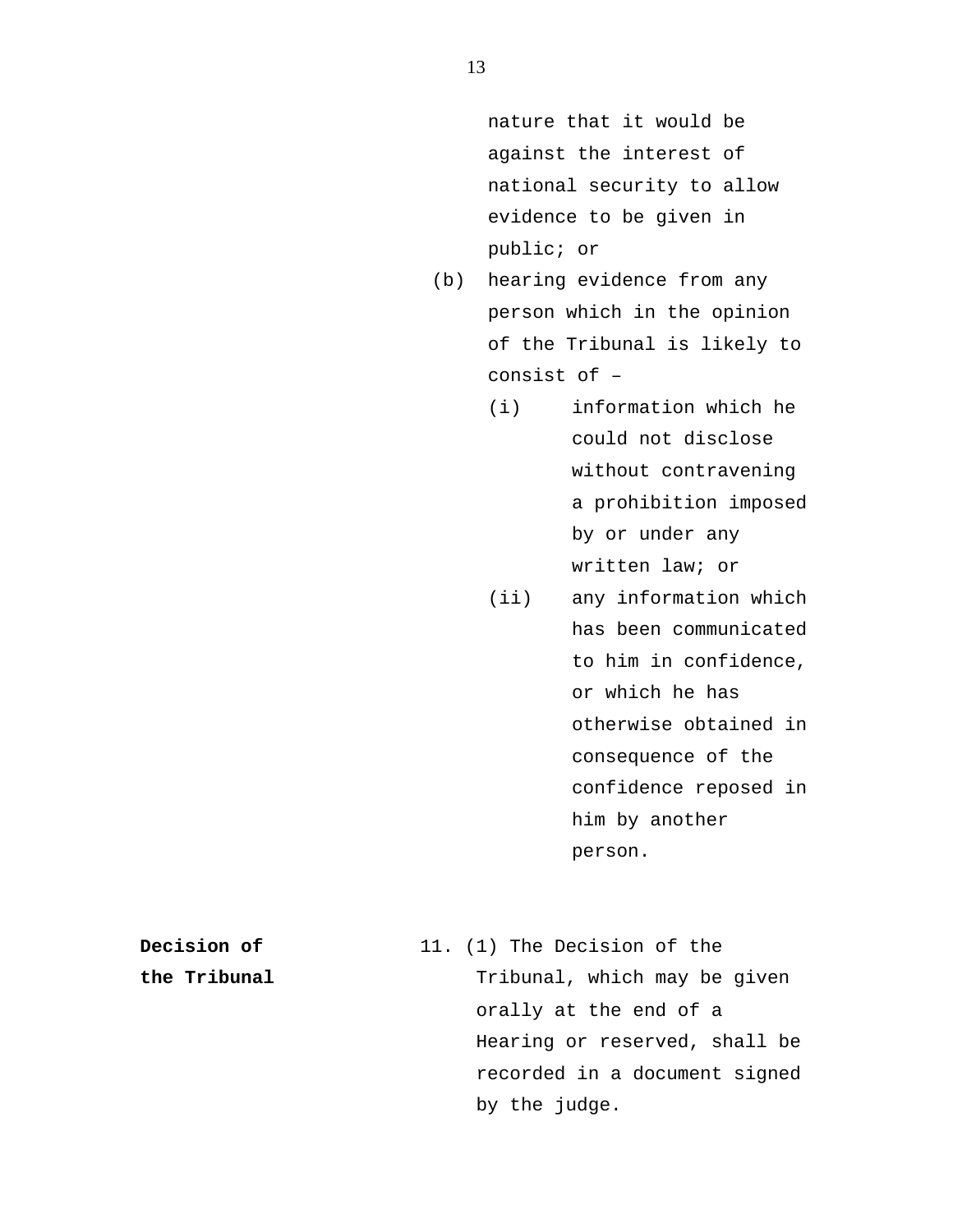(2) The Tribunal shall give reasons for its Decision in a document signed by the judge and where the Tribunal makes an award of compensation, the document shall also contain a statement of the amount of compensation awarded, followed either by a table showing how the amount or sum has been calculated or by a description of the manner in which it has been calculated.

(3) The Secretary shall keep a Register at the office of the Tribunal and the Register shall be open to the inspection of any person without charge at all reasonable hours.

(4) The Secretary shall enter the documents referred to in paragraphs (1) and (2) in the Register and shall send a copy of the entry to each of the parties and to the Minister.

(5) The document referred to in paragraph (2) shall be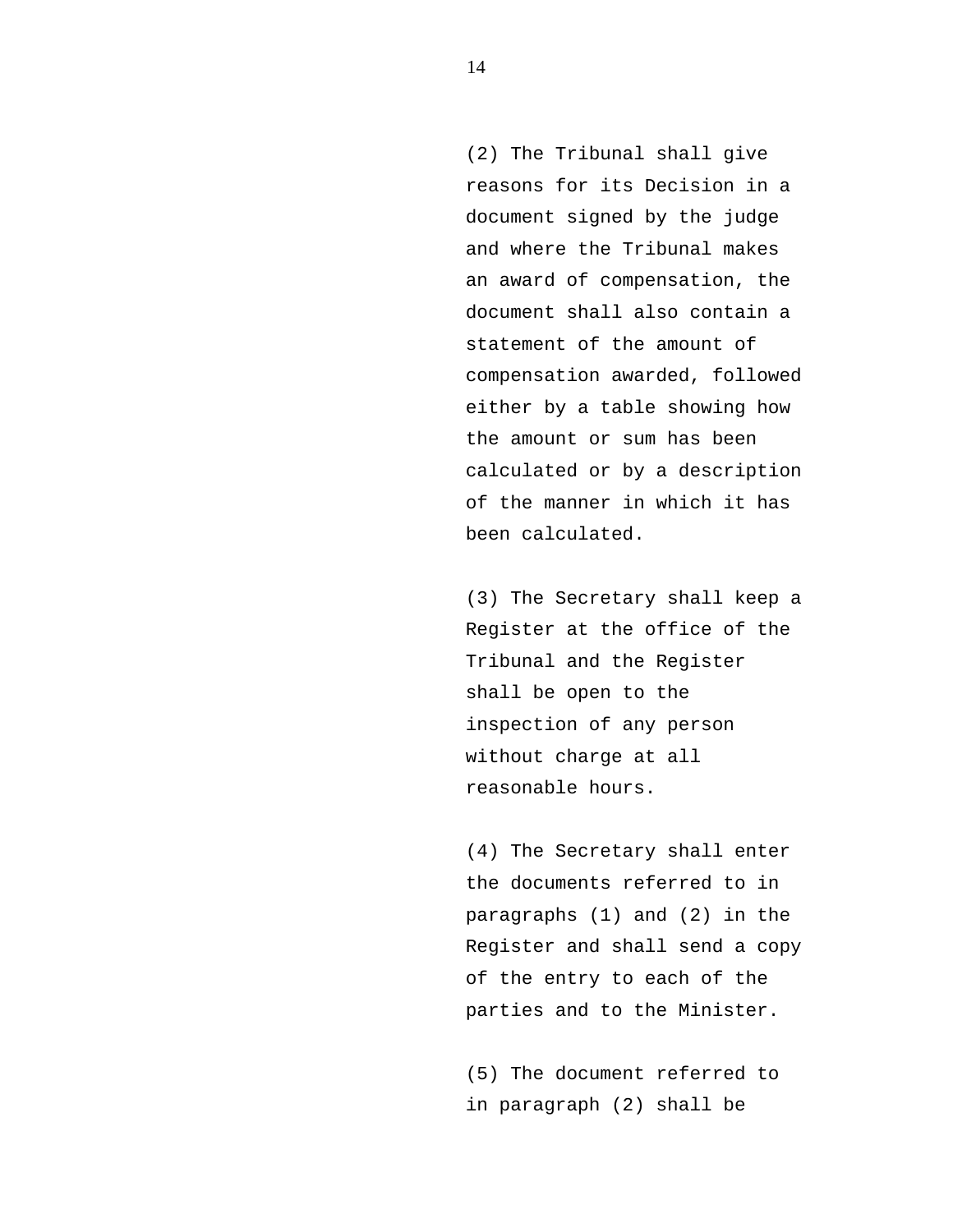omitted from the Register in any case in which -

- (a) the Minister has directed the Tribunal to sit in private on grounds of national security; or
- (b) evidence has been heard in private and the Tribunal so directs.

(6) Clerical mistakes in the documents referred to in paragraphs (1) and (2), or errors contained in those documents from an accidental slip or omission, may at any time be corrected by the judge by certificate under his hand.

(7) If a document is corrected by certificate under paragraph (6), the Secretary shall alter any entry in the Register which is affected to conform with the certificate and send a copy of any entry so altered to each of the parties and to the Minister.

(8) Where a document omitted from the Register pursuant to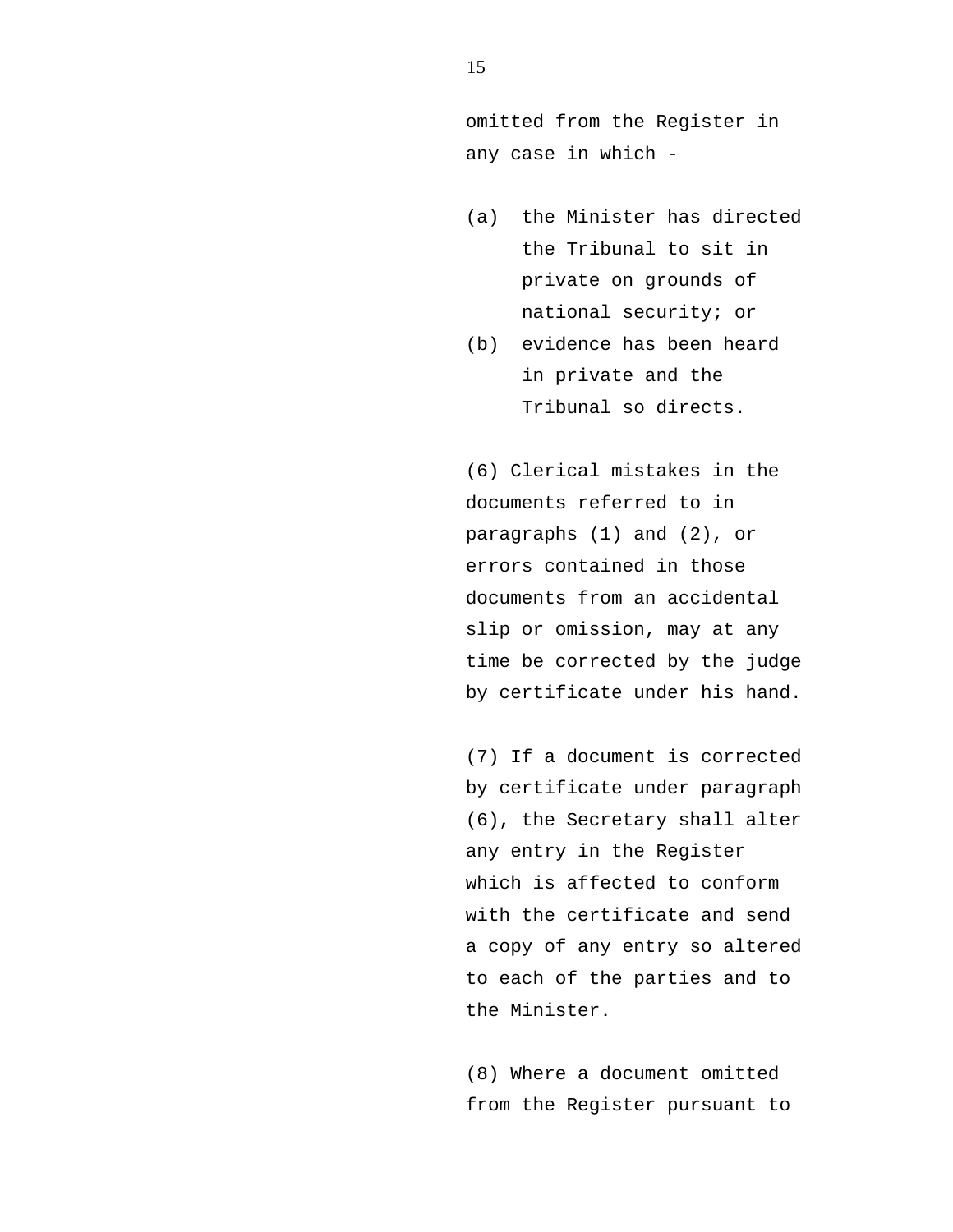paragraph (5) is corrected by certificate under paragraph (6), the Secretary shall send a copy of the corrected document to each of the parties and to the Minister.

 (9) Where this Rule requires a document to be signed by the judge having carriage of the matter but by reason of death or incapacity he or she is unable to sign it, the document shall be signed by another judge of the Tribunal who shall certify that the judge having carriage of the matter is unable to sign.

**Miscellaneous** 12. (1) The Tribunal may -

**powers.** 

(a) if the Applicant at any time gives Notice of the withdrawal of his Originating Application in **Form K** in the Schedule, deem the proceedings to have been dismissed.

(b) if both or all of the parties agree in writing upon the terms of a Decision to be made by the Tribunal, decide accordingly;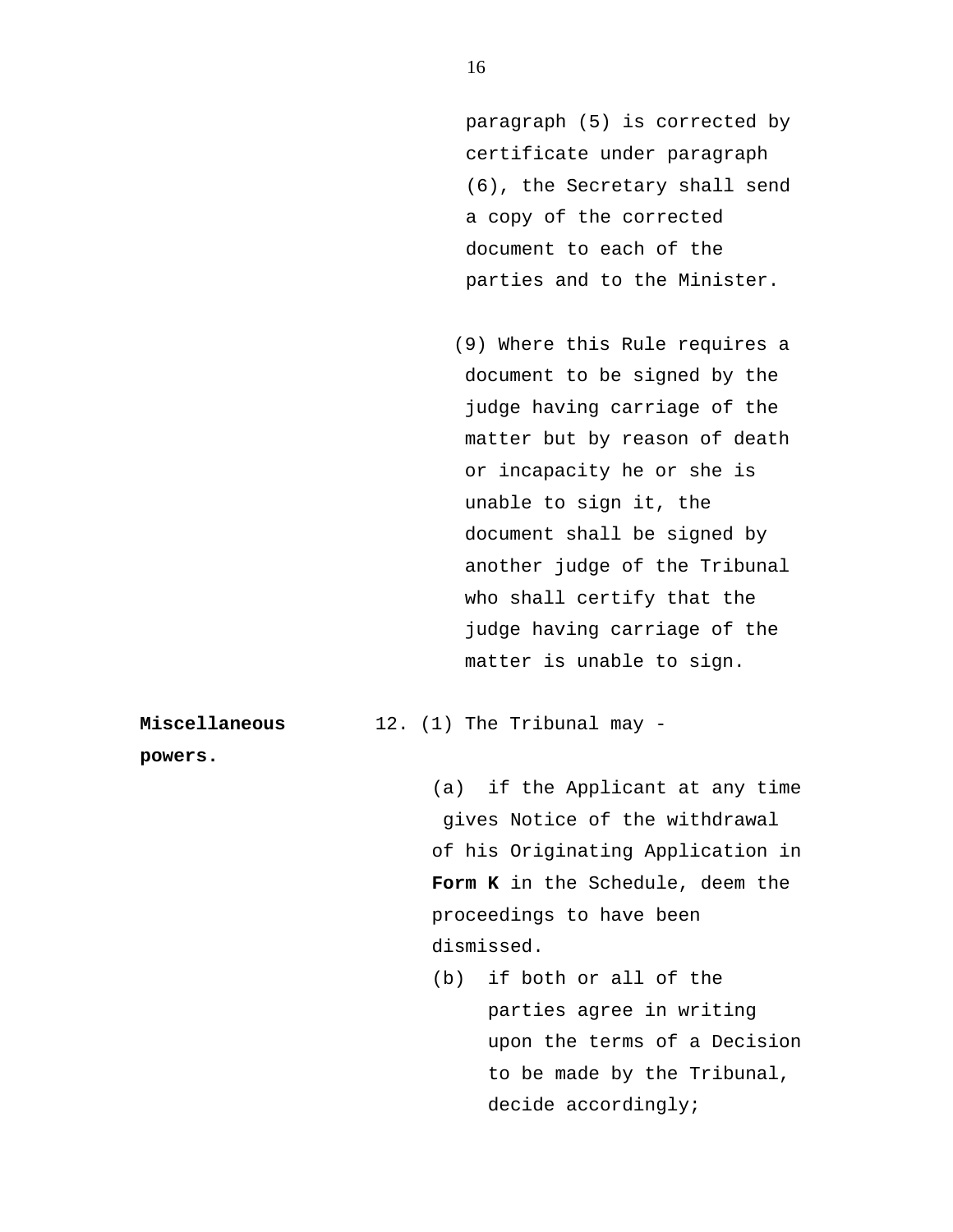- (c) consider representations in writing which have been submitted by or on behalf of a party to the Secretary pursuant to Rule 3(5) and 3(6) but less than seven days before the Hearing;
- (d) at any stage of the proceedings, order to be struck out or amended any Notice of Appearance or Defence on the grounds that it is scandalous, frivolous or vexatious;
- (e) at any stage of the proceedings, order to be struck out any Originating Application, Notice of Appearance or Defence, on the grounds that the manner in which the proceedings have been conducted by or on behalf of the Applicant or, as the case may be, the Respondent has been scandalous, frivolous or vexatious; and
- (f) on the application of the Respondent, or of its own motion, order an Originating Application to be struck out for want of prosecution.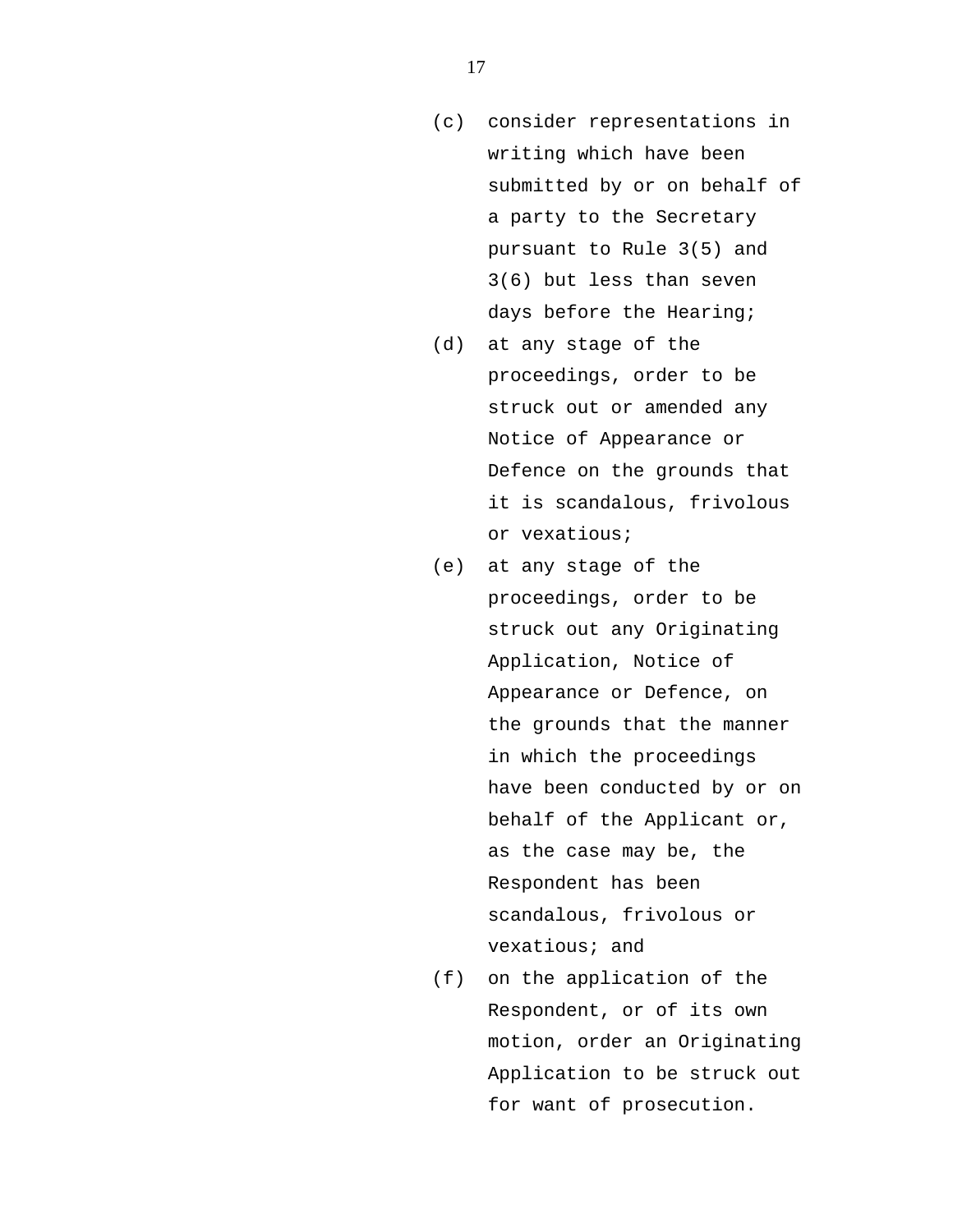(2) The Tribunal may, before determining an Application under Rule 7 or Rule 16, require the party making the Application to give notice of it to every other party; and such notice shall give particulars of the Application and indicate the address to which and the time within which any objection to the Application shall be made, being an address and time specified for the purposes of the Application by the Tribunal.

 (3) The judge may postpone the day or time fixed for, or adjourn any Hearing and vary such postponement or adjournment.

 (4) Any function of the Secretary may be performed by a person acting with the authority of the Secretary.

**Restricted** 13. (1) In any case which involves **reporting allegations of sexual misconduct orders.** the Tribunal may at any time before the promulgation of its Decision in respect of an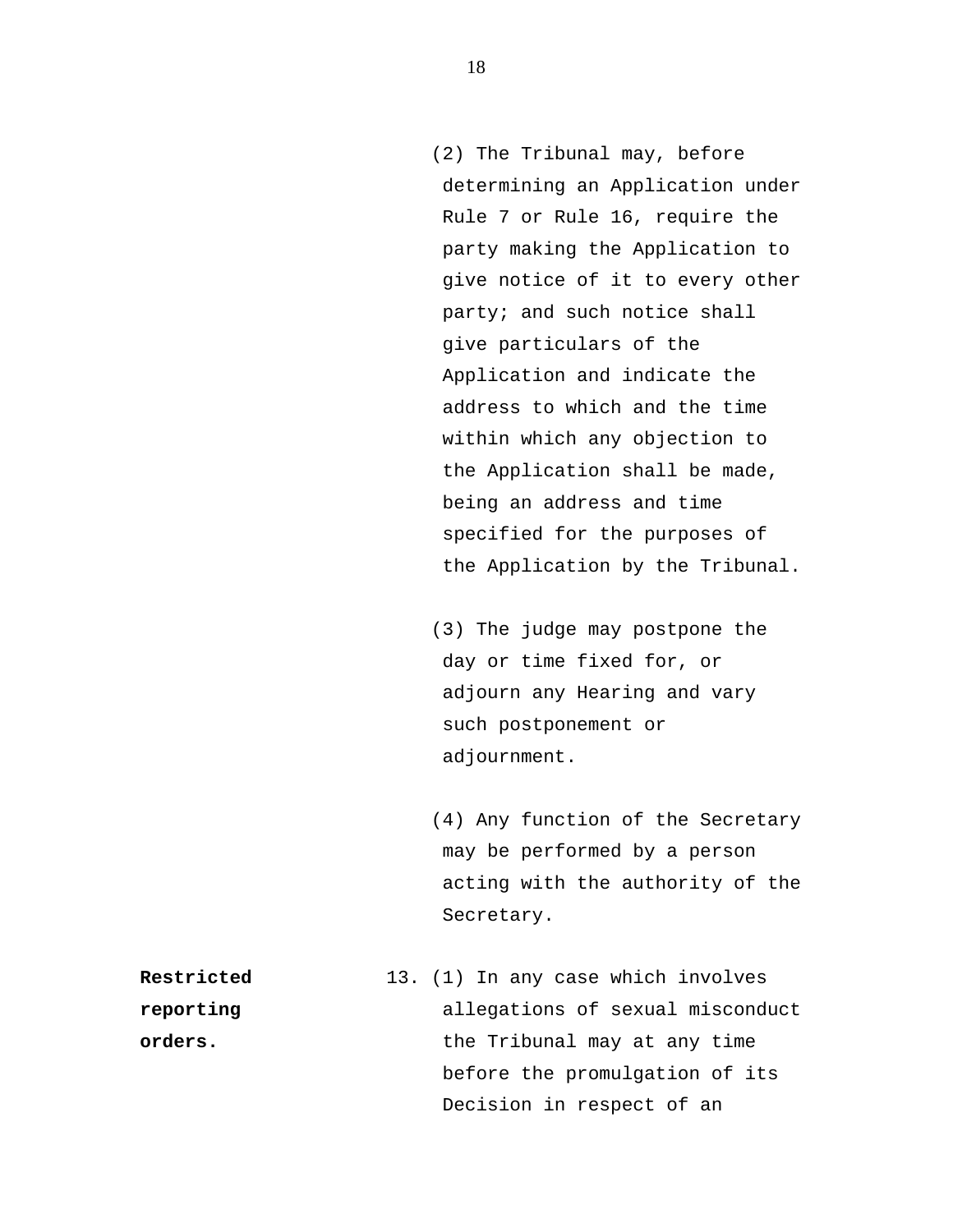Originating Application, either on the application of a party made by notice to the Secretary or of its own motion, make a restricted reporting order.

 (2) Where the Tribunal makes a restricted reporting order –

- (a) it shall specify in the order the persons who may not be identified;
- (b) the order shall remain in force until the promulgation of the Decision of the Tribunal on the Originating Application to which it relates unless revoked earlier; and
- (c) the Secretary shall ensure that a notice of that fact is displayed on the door to the Court in which the relevant proceedings are taking place.
- (3) For the purposes of this Rule "promulgation" occurs on the date recorded as being the date on which the document recording the determination of the Originating Application was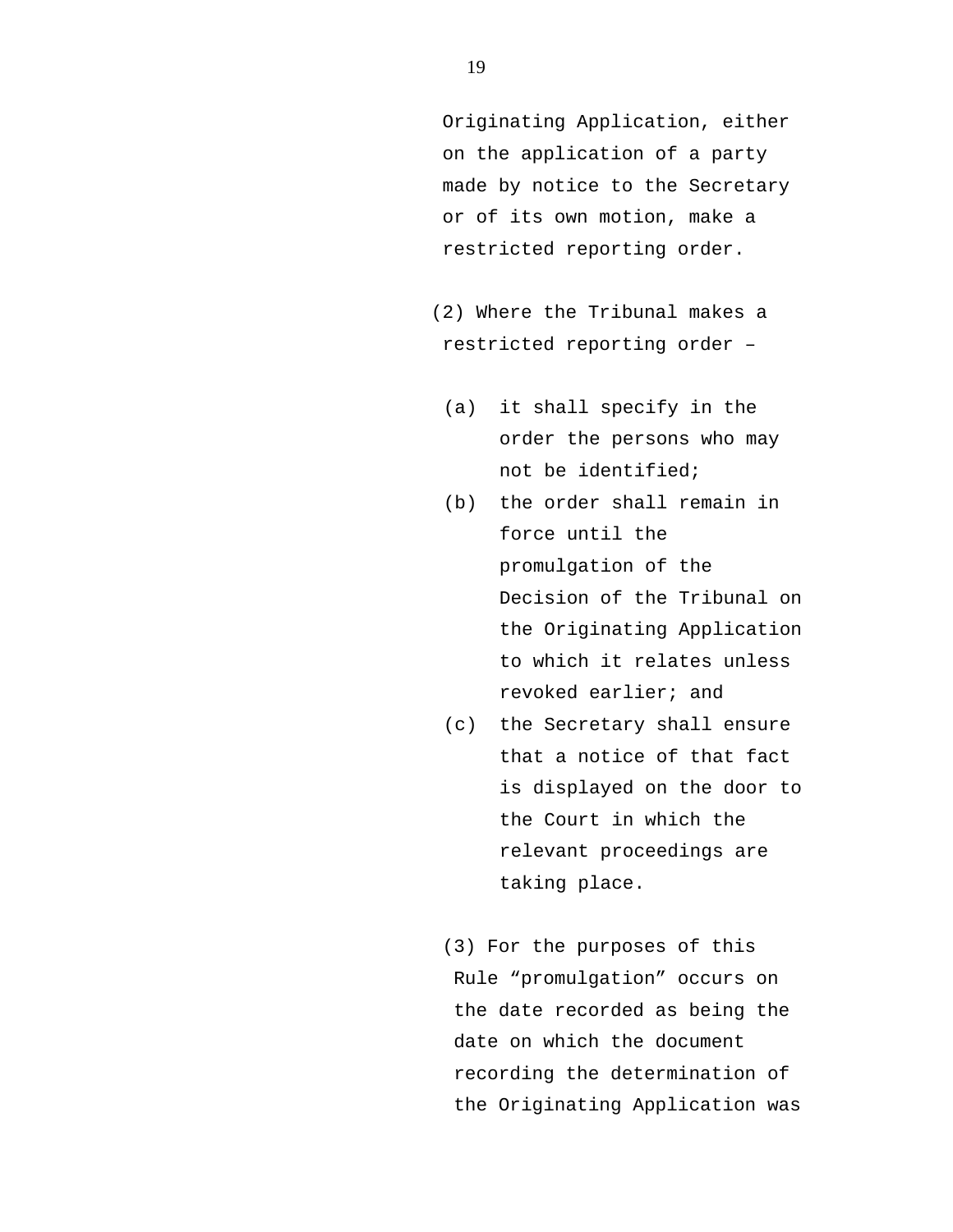sent to the parties.

**Extension of** 14. (1) The judge may on the **time.** application of a party or of his own motion extend the time for doing any act appointed by or under these Rules (including this Rule) and may do so whether or not the time so appointed has expired.

> (2) An application under paragraph (1) shall be made by presenting to the Secretary a Notice of Application in **Form L** in the Schedule which shall state the title of the proceedings and shall set out the grounds of the Application.

 (3) The Secretary shall give Notice to each of the parties of any extension of time granted under this Rule.

**Directions.** 15. (1) The Tribunal may at any time on the application of a party or of its own motion, give directions on any matter arising in connection with the proceedings.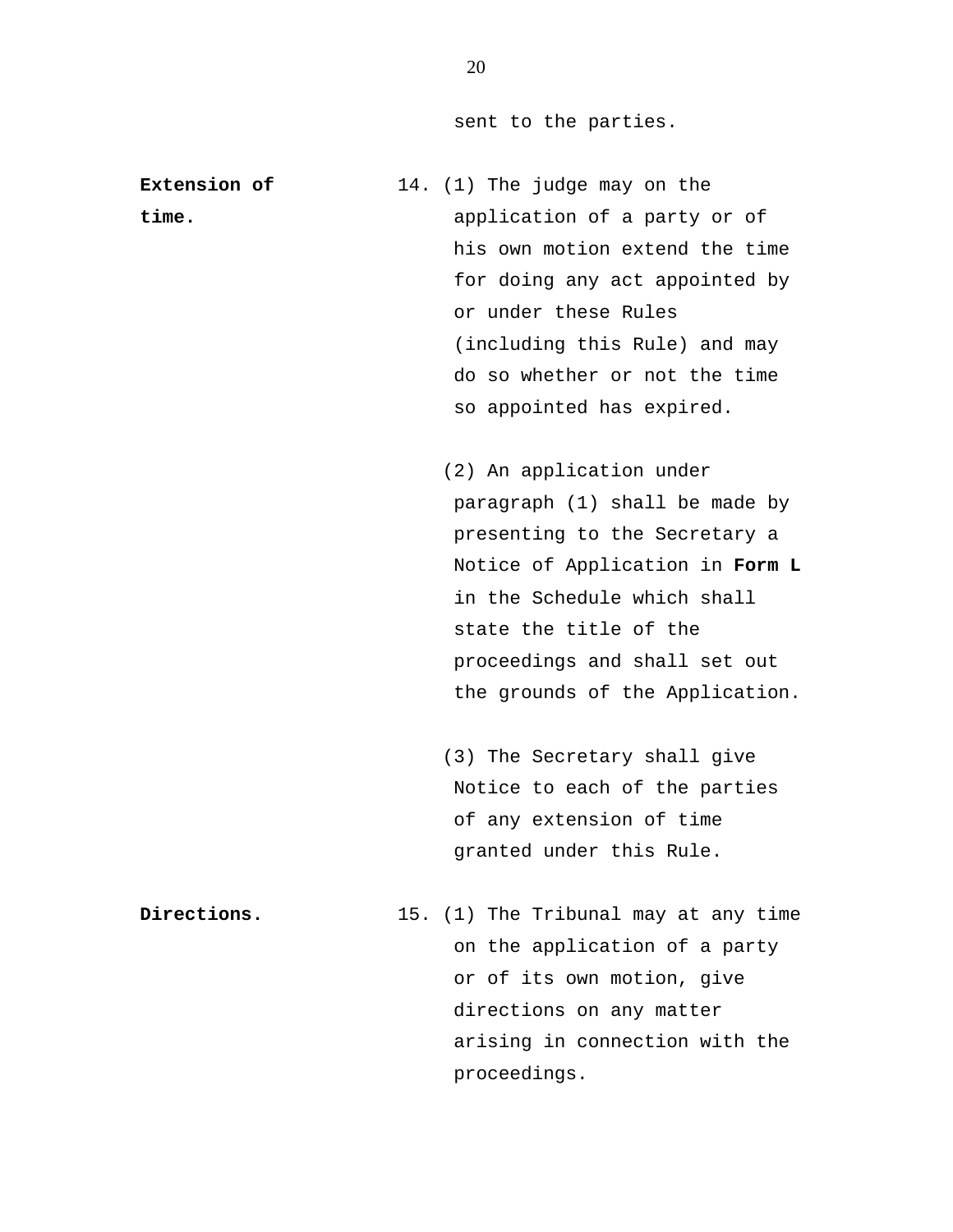(2) An application under paragraph (1) shall be made by presenting to the Secretary a Notice of Application , which shall state the title of the proceedings and set out the grounds of the Application.

- **Joinder and** 16. (1) The Tribunal may at any time **representative** on the application of any **Respondents.** person made by Notice to the Secretary in **Form M** in the Schedule or of its own motion, direct any person against whom any relief is sought to be joined as a party, and give such consequential directions as it considers necessary.
	- (2) The Tribunal may likewise, on such application or of its own motion, order that any Respondent named in the Originating Application or subsequently added, who appears to the Tribunal not to have been, or to have ceased to be directly interested in the subject of the Originating Application, be dismissed from the proceedings.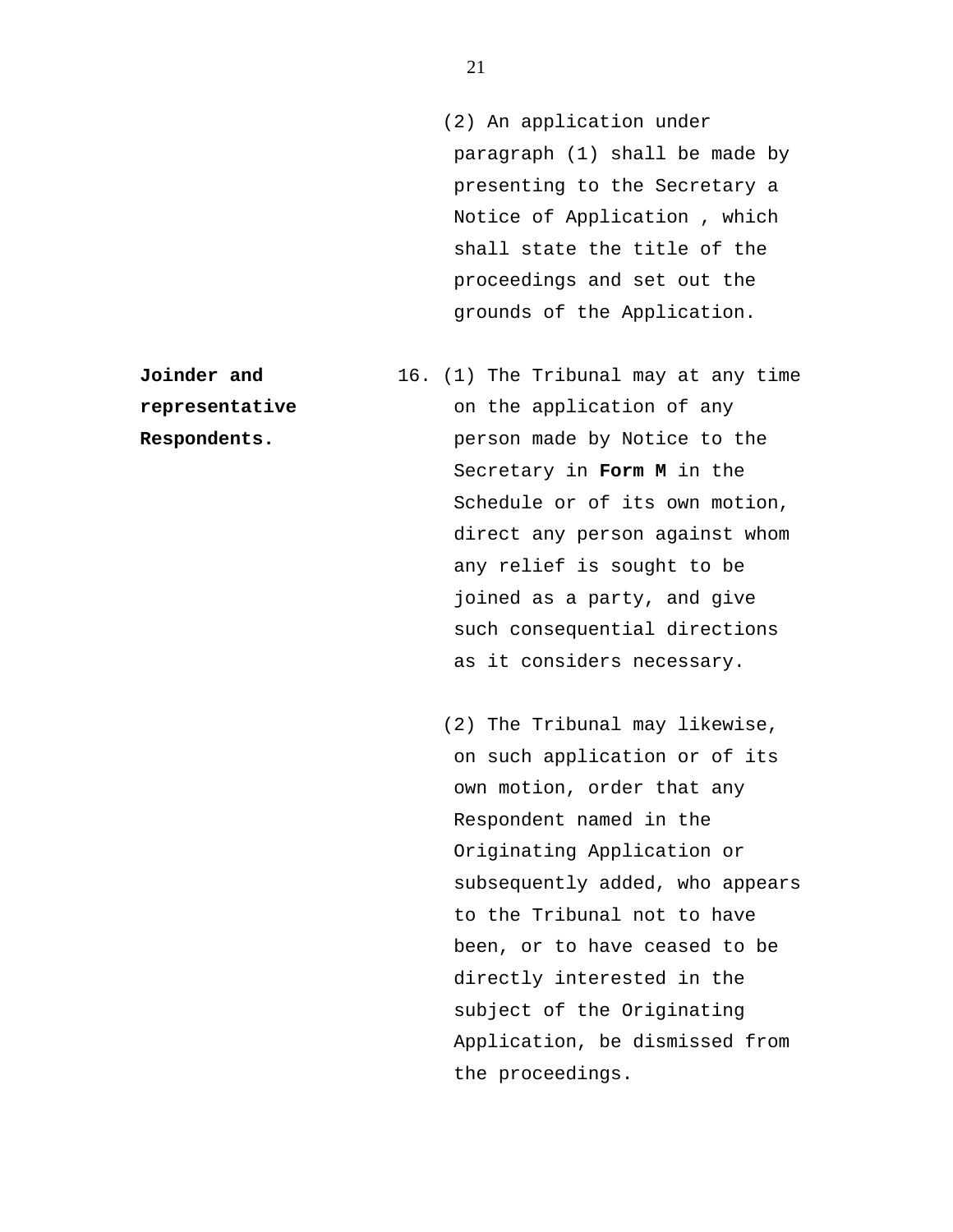(3) Where a number of persons have the same interest in an Originating Application, one or more of them may be cited as the person or persons against whom relief is sought, or may be authorised by the Tribunal before or at the Hearing, to defend on behalf of all the persons so interested.

**Combined** 17. (1) Where, in relation to two **proceedings.** or more Originating Applications pending before the Tribunal, it appears to the Tribunal on the application of a party made by Notice to the Secretary in **Form N** in the Schedule or of its own motion, that –

- (a) a common question of law or fact arises in some or all of the Originating Applications;
- (b) the relief claimed in some or all of those Originating Applications is in respect of or arises out of the same set of facts; or
- (c) for any other reason it is desirable to make an order under this Rule,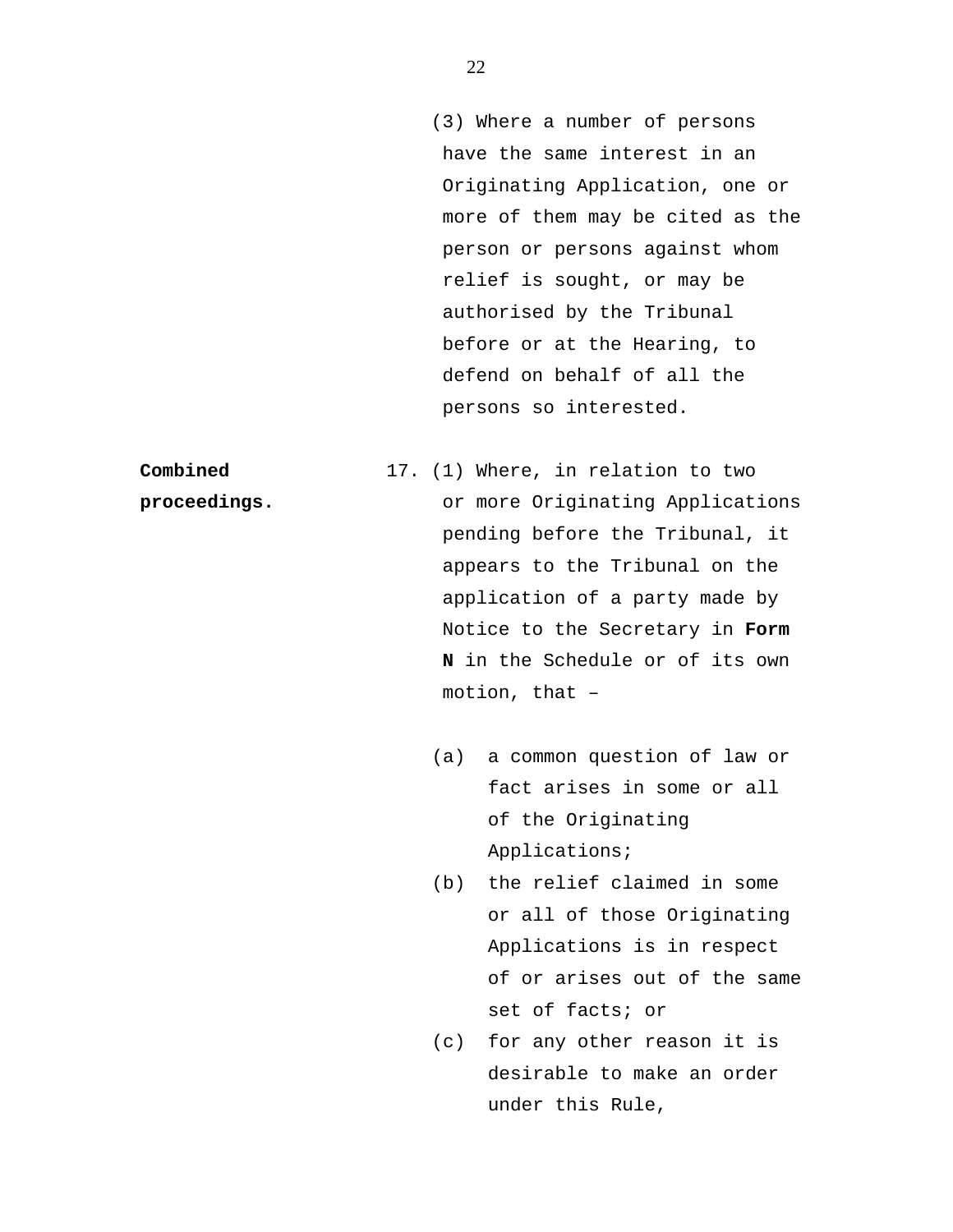the Tribunal may order that some (as specified in the order) or all of the Originating Applications shall be considered together, and may give such consequential directions as may be necessary.

- (2) The Tribunal shall only make an order under this Rule if –
	- (a) each of the parties concerned has been given an opportunity at a Hearing to show cause why such an order should not be made; or
	- (b) it has sent notice to all of the parties concerned giving them an opportunity to show such cause.

 (3) The Tribunal may, on the application of a party made by Notice to the Secretary in **Form O** in the Schedule or of its own motion, vary or set aside an order made under this Rule but shall not do so unless it has given each party an opportunity to make either oral or written representations before the order is varied or set aside.

**Notices, etc.** 18. (1) Any notice given under these Rules shall be in writing.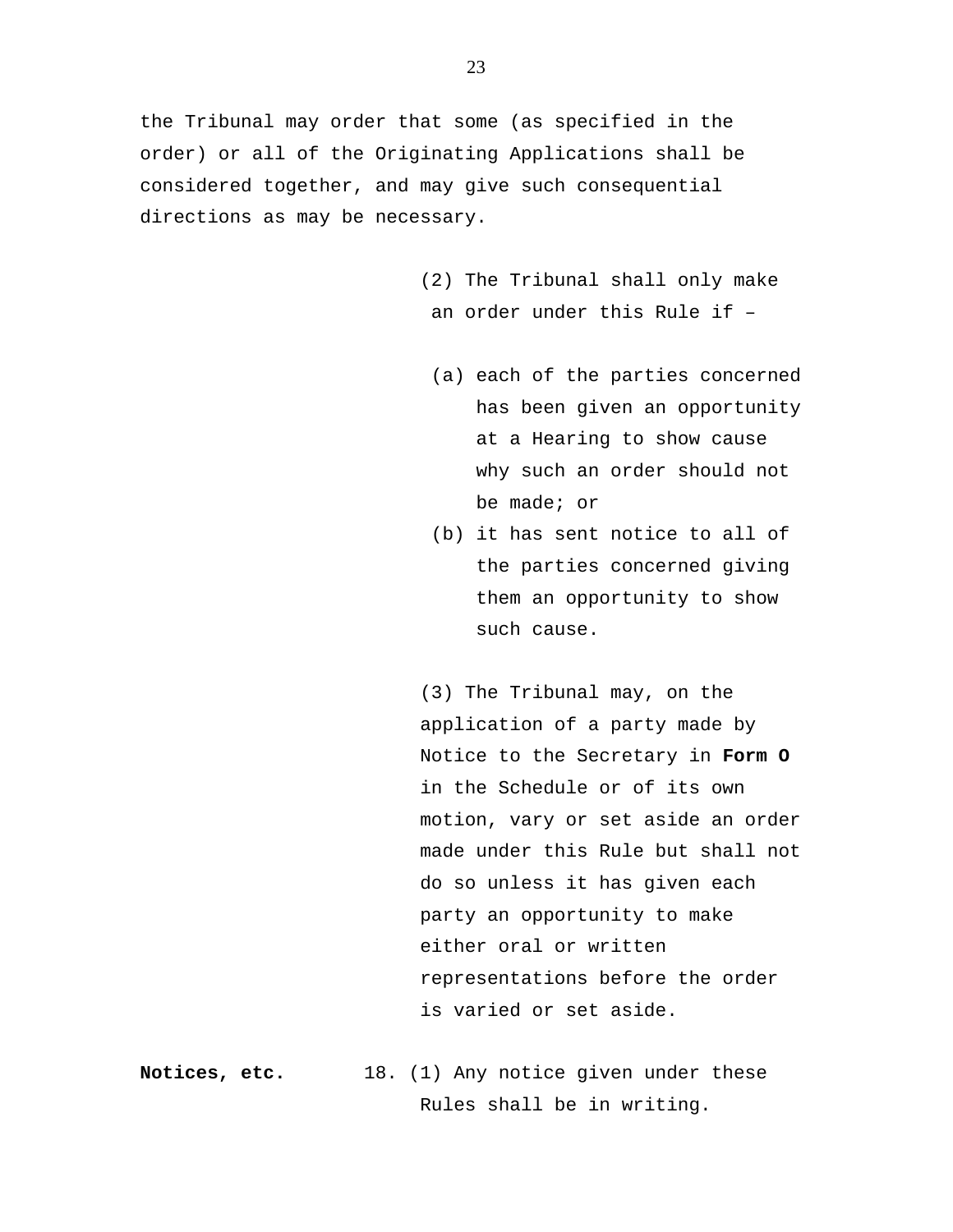- (2) All notices and documents required by these Rules to be presented to the Secretary may be presented at the Office of the Tribunal or such other office as may be notified by the Secretary to the parties.
- (3) All notices and documents required or authorised by these Rules to be sent or given to any person hereinafter mentioned may be sent by post (subject to paragraph (5)) or delivered to or at –
	- (a) in the case of a notice or document directed to a party
		- (i) the address specified in his Originating Application or Notice of Appearance to which notices and documents are to be sent, or in a notice under paragraph (4), or
		- (ii) if no such address has been specified, or if a notice sent to such an a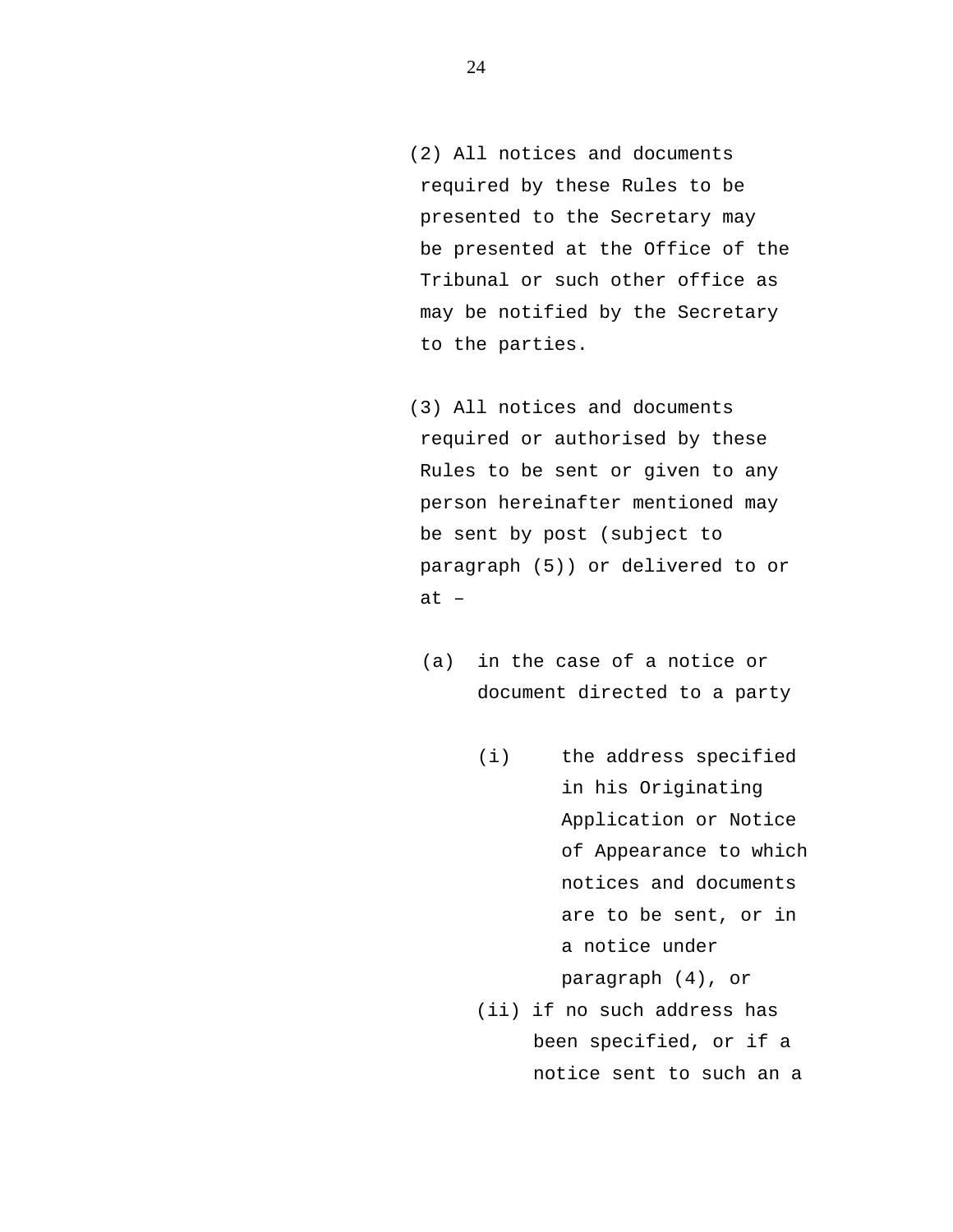address has been returned, to any other known address or place of business in The Bahamas or, if the party is a corporate body, the body's registered or principal office in The Bahamas, or, in any other case, such address or place outside of The Bahamas as the judge may allow; or

 (b) in the case of a notice or document directed to any person (other than a party to the proceedings), his address or place of business in The Bahamas or, if the person is a corporate body, the body's registered or principal office in The Bahamas;

and a notice or document sent or given to the authorised representative of a party shall be deemed to have been sent or given to that party.

> (4) A party may at any time by Notice to the Secretary in **Form P** in the Schedule and to the other party or parties change the address to which